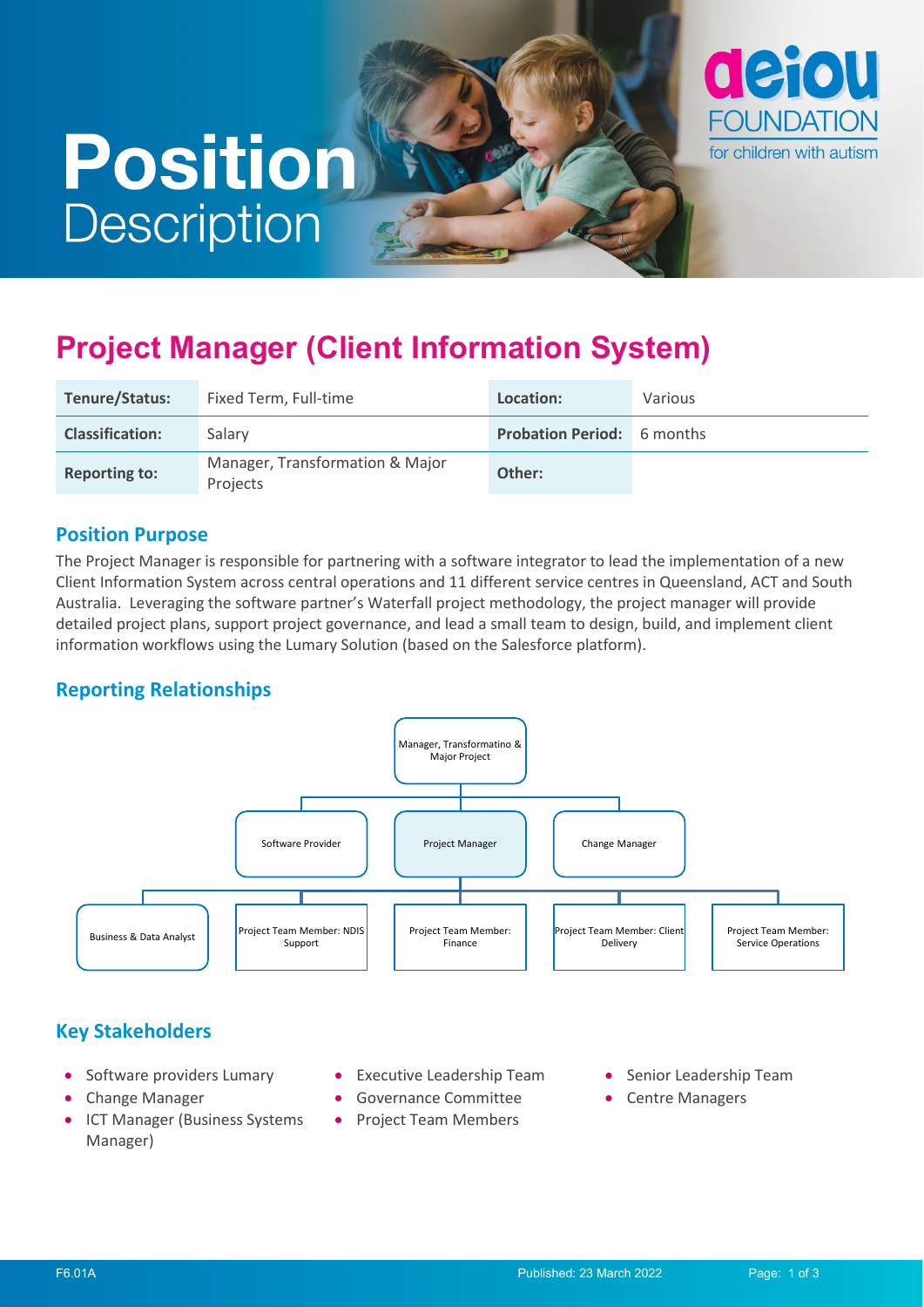## **Responsibilities**

| <b>Area</b>                                                          | <b>Responsibilities</b>                                                                                                                                                                                                                                                                                                                                                                                                                                                                                                                                                            |
|----------------------------------------------------------------------|------------------------------------------------------------------------------------------------------------------------------------------------------------------------------------------------------------------------------------------------------------------------------------------------------------------------------------------------------------------------------------------------------------------------------------------------------------------------------------------------------------------------------------------------------------------------------------|
| <b>Positive child</b><br>and family<br>experience                    | Ensure child and family experience are significantly enhanced through the implementation<br>of the CIS project<br>Protect child and family data<br>$\bullet$<br>Establish a strong project team culture of respectful engagement with family and child<br>stories                                                                                                                                                                                                                                                                                                                  |
| Project<br><b>Planning &amp;</b><br><b>Work</b><br><b>Management</b> | Establish a fit-for-purpose work breakdown structure for the CIS project through<br>collaboration with the software integrator and project team<br>Build, monitor and manage an active project plan that aligns with the project methodology<br>$\bullet$<br>and key project milestones/timeline (including change management milestones)<br>Provide timely and accurate progress reporting on key milestones<br>Ensure business analysis and process mapping tasks are completed in a timely manner to<br>enable value-added system configuration                                 |
| Project<br>Governance,<br><b>Reporting and</b><br><b>Benefits</b>    | Report on key project performance indicators (value, cost, schedule, risk, quality).<br>Identify and manage project issues and risks (and controls) in a timely manner, escalating<br>when appropriate to project steering committee/executive leaders<br>Lead the development of the project benefit register and report against delivery<br>Use appropriate verification techniques to manage changes in project parameters<br>including scope, schedule, and costs<br>Highlight project success and support cross team collaboration to problem solve difficult<br>design items |
| <b>Solution</b><br><b>Oversight</b>                                  | Lead the project team through the design and build phase to ensure that the CIS solution<br>٠<br>leverages best practice processes and a regulatory-compliant solution<br>Monitor and manage configuration and customisation to ensure that the end-state solution<br>is easily upgradeable and can be integrated with other digital building blocks (e.g. Xero)<br>Ensure compliance with strong data governance, privacy and cyber security principles                                                                                                                           |
| <b>Team</b><br><b>Collaboration</b>                                  | Ensure strong, collaborative relationships with the software provider/integrator and the<br>٠<br>project team<br>Seek guidance and support from the executive and senior leadership teams to ensure<br>$\bullet$<br>timely business input and decision making                                                                                                                                                                                                                                                                                                                      |

#### **Organisational responsibilities**

- Role model AEIOU values and demonstrate excellence in professional practice and ethical behaviour
- Comply with AEIOU policies and procedures, including:
	- o Workplace, Health and Safety directives and practices
	- o Employee Code of Conduct ensuring that conduct reflects our commitment to a workplace that is free from harassment and inclusive.
- Use AEIOU resources and equipment efficiently, economically, and honestly